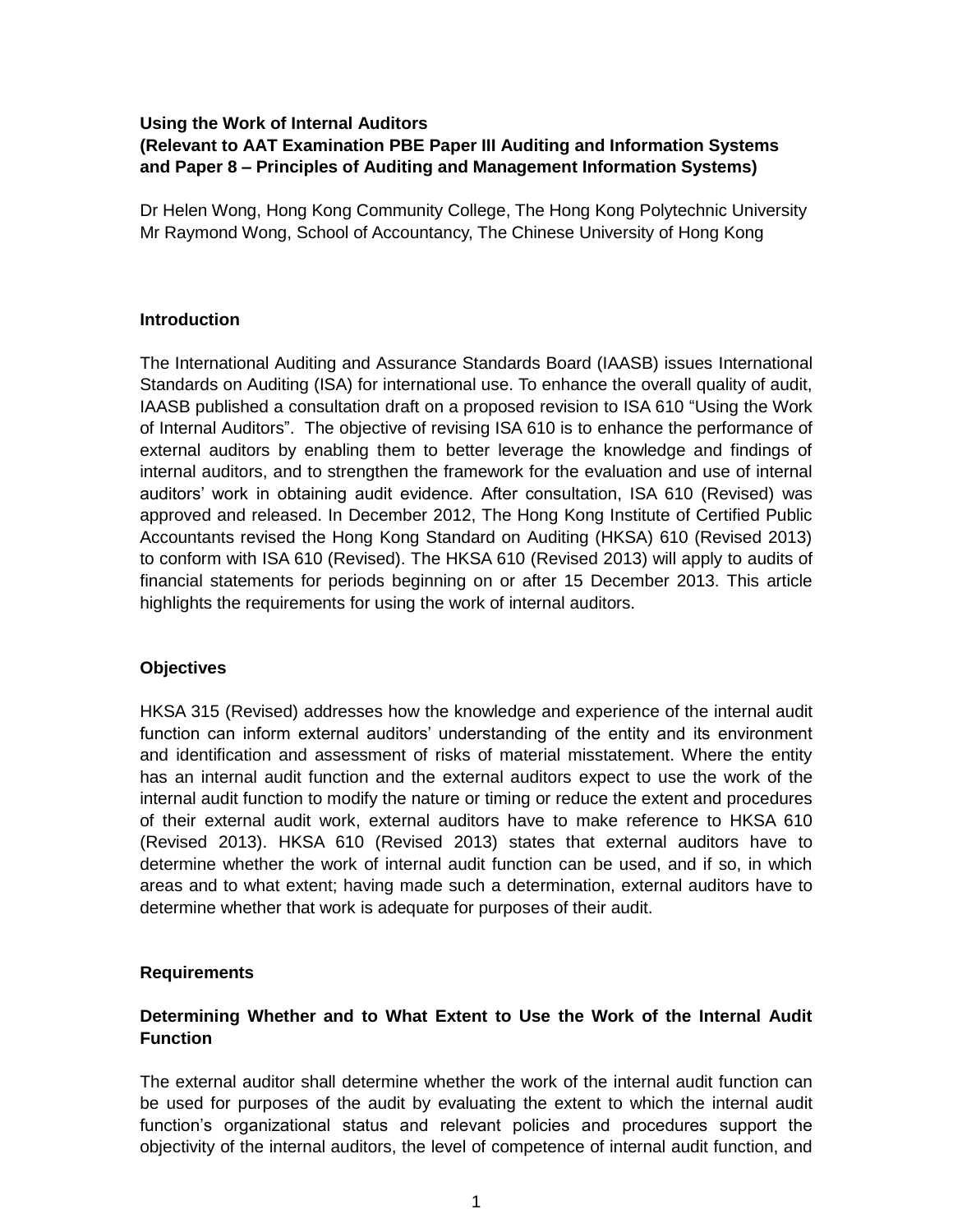whether the internal audit function applies a systematic and disciplined approach. The external auditor shall not use the work of internal audit function if it has a low degree of objectivity and low level of competence. Objectivity refers to the ability to perform without allowing bias, conflict of interest or undue influence of others. Competence refers to the attainment and maintenance of knowledge and skills at the level required to enable assigned tasks to be performed diligently and in accordance with applicable professional standards. The higher the degree of objectivity and level of competence, the more likely it is that the external auditor may make use of the work of the internal audit function in more areas. Regarding application of a systematic and disciplined approach, the external auditor shall consider the existence and adequacy of internal audit manuals and other documentation and reports prepared by the internal audit function, and whether the internal audit function has appropriate quality control policies and procedures.

In determining the planned use of the work of internal audit function, the external auditor shall consider the external auditor's evaluation of the degree of objectivity and level of competence of the internal audit function, the nature and scope of work performed or to be performed by the internal audit function and its relevance to the external auditor's audit plan and strategy. The amount of judgment involved in planning and performing relevant audit procedures and in evaluating the audit evidence gathered by the internal audit function in support of the relevant assertions also affects the planned use of the work of internal audit function. The greater the amount of judgment that is needed to be exercised in planning and performing audit procedures and evaluating the results thereof, the more likely that the external auditor may need to perform some procedures directly because consideration of the work of the internal audit function alone is unlikely to provide the external auditor with sufficient appropriate audit evidence.

Since the external auditor has sole responsibility for the audit opinion expressed, the external auditor shall make significant judgment in his audit engagement and plan to directly perform audit procedures regardless of the external auditor's decision to use the work of the internal audit function. Significant judgments include assessing the risks of material misstatement, evaluating the sufficiency of tests performed, evaluating the appropriateness of management's use of the going concern assumption, evaluating significant accounting estimates, and evaluating the adequacy of disclosures in the financial statements.

If the external auditor plans to use the work of the internal audit function, the external auditor shall discuss and co-ordinate with the internal audit function the planned use of their work. The discussion can include the timing of the work of internal audit function, the extent of audit coverage, the proposed methods of item selection, the documentation of the work performed, the materiality level for the financial statements as a whole, and the review and reporting procedures. Co-ordination is effective when discussion takes place throughout the period; the external auditor is advised of and has access to relevant internal control reports and is informed of any significant matters that come to the attention of the internal audit function when such matters may affect the work of external auditors so that the external auditor may consider the implications of such matters for the audit engagement; and the external auditor informs the internal audit function of any significant matters that may affect the internal audit function.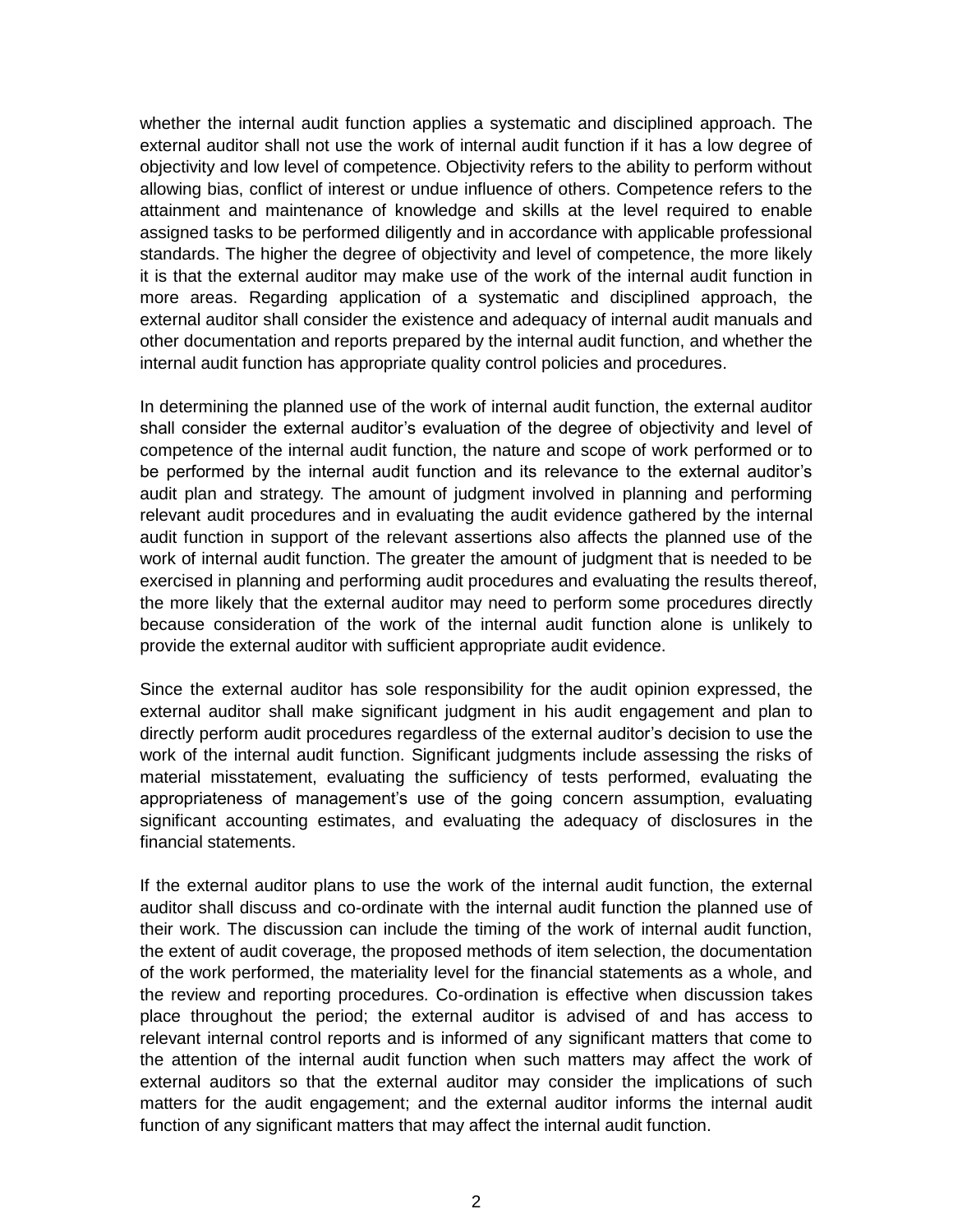### **Using the Work of the Internal Audit Function**

Where the external auditor plans to use the work of the internal audit function, the external auditor shall read the reports of the internal audit function relating to such work. The external auditor shall perform audit procedures on the body of work of the internal audit function as a whole that the external auditor plans to use to determine its adequacy for purposes of the audit engagement. In determining the adequacy of such work, the external auditor shall evaluate whether the work of the internal audit function was properly planned, performed, supervised, reviewed and documented; whether adequate audit evidence has been obtained to enable the internal audit function to draw reasonable conclusions; and whether the conclusions reached are appropriate and reports prepared by internal audit function are consistent with the results of the work performed.

Work of the internal audit function that may be used by the external auditor include testing of the operating effectiveness of controls, substantive procedures, observation of inventory counts, tracing transactions through the information system relevant to financial reporting, and audits or reviews of the financial information of subsidiaries that are not significant components to the group. The external auditor may perform procedures to appraise the quality of the work performed and conclusions reached by internal audit function. Procedures include reviewing the work programme and working papers of internal audit function, re-performing some of the work of internal audit function, and observing the procedures performed by internal audit function.

### **Obtaining Direct Assistance from Internal Auditors**

The external auditor may be prohibited by law or regulations from obtaining direct assistance from internal auditors. If the external auditor may obtain direct assistance from internal auditors, the external auditor shall evaluate the objectivity and competence of the internal auditors. If the objectivity or competence is low, the external auditor should not obtain direct assistance from internal auditors.

In determining the work that may be assigned to individual internal auditors and the amount of direction, supervision and review that is appropriate, the external auditor shall consider three elements. First, the external auditor's evaluation of the objectivity and competence level of the internal auditors who will provide assistance to external auditors. Second, the scope and nature of work to be performed by the internal auditors, and thirdly, the amount of judgment involved in planning and performing relevant audit procedures and evaluating the audit evidence in support of the relevant assertions. If significant judgment is required or procedures have to be performed by external auditors to determine whether the work of internal audit function can be relied on, the external auditor shall not obtain direct assistance from internal auditor.